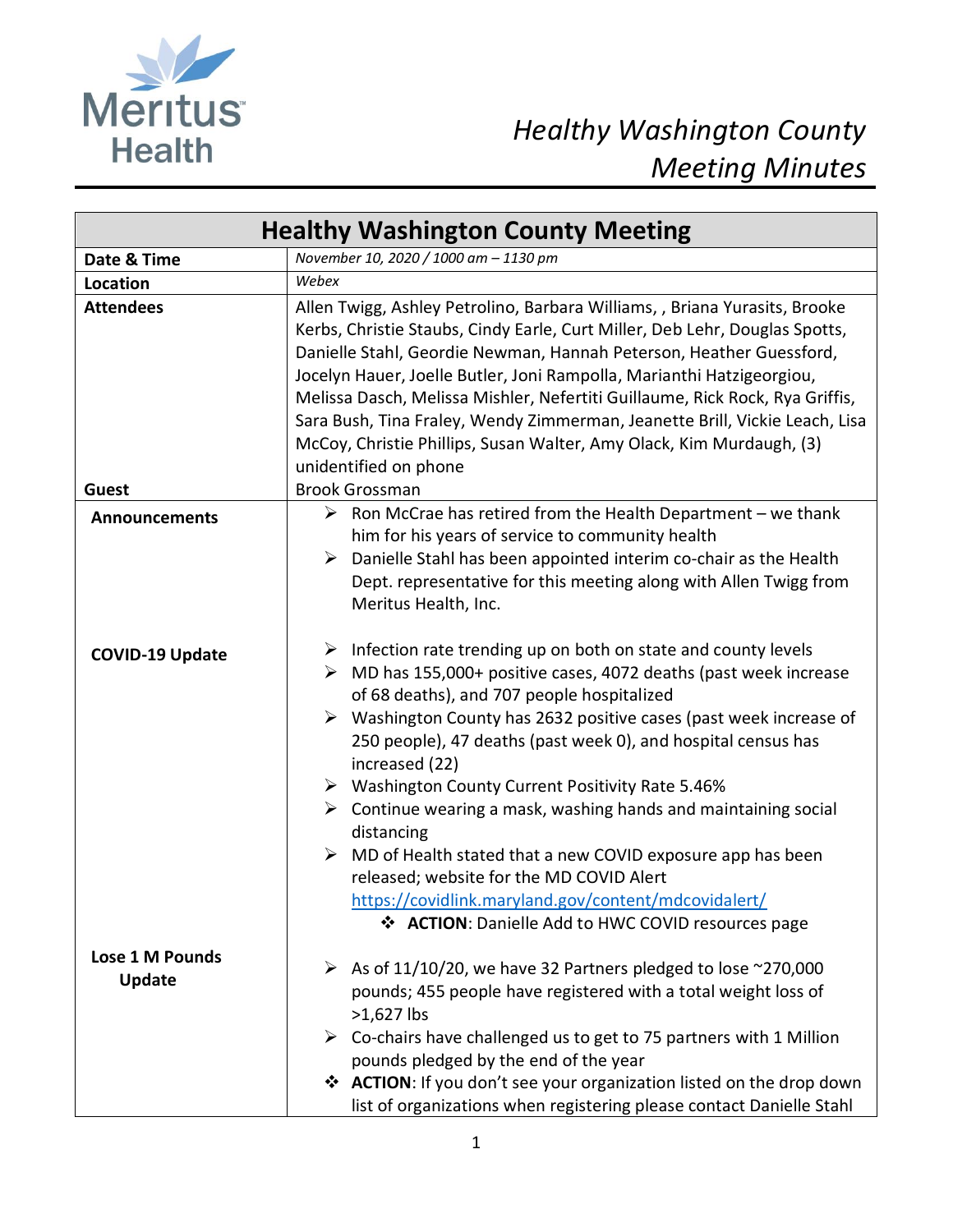

|                                   | or Allen Twigg to have your organization added.<br>$\triangleright$ If your organization has pledged the next step is to get employees<br>involved by registering and logging their weight loss journey<br>$\triangleright$ Promotional resources now available: include xbanner, flyers with<br>QR code, and window clings<br>Resources for Do (physical activity), Eat (nutrition) and Believe<br>$\blacktriangleright$<br>(stress management / mindfulness) on HWC website<br>Importance of organization pledges; The Weight Tracker can<br>$\blacktriangleright$<br>generate monthly data by organization to include: total number of<br>users, total weight loss, and number of active users                                                                                                          |
|-----------------------------------|------------------------------------------------------------------------------------------------------------------------------------------------------------------------------------------------------------------------------------------------------------------------------------------------------------------------------------------------------------------------------------------------------------------------------------------------------------------------------------------------------------------------------------------------------------------------------------------------------------------------------------------------------------------------------------------------------------------------------------------------------------------------------------------------------------|
| <b>CHRC Grant Update</b>          | $\triangleright$ HWC through the Health Dept. is awarded \$41,666 grant focused<br>on Diabetes Prevention in our county and LHIC infrastructure over<br>the next year; as a coalition we have approval to apply the funds for<br>the Go for Bold Campaign since goals include weight loss and<br><b>Diabetes Prevention:</b><br>Promotion of Go for Bold<br>$\circ$<br>Upgrade HWC Go for Bold website to be more user friendly<br>$\circ$<br>Explore consultant to help come up with Strategic Plan for<br>$\circ$<br>Go for Bold campaign alignment with Diabetes Prevention<br>for the county, and assess goal achievement by the end of<br>year<br>Support the National Diabetes Prevention in Washington<br>$\circ$<br>County; work with physician practices to increase referrals<br>to that program |
| <b>MD Diabetes Action</b><br>Plan | Next steps include website upgrade and promotion of Go For Bold<br>➤<br>Overview: coordinated effort to reduce diabetes burden within the<br>➤<br>state<br>Maintain healthy weight or reduce weight<br>$\circ$<br>Health screenings and education for Pre-Diabetes<br>Reduce the Mortality Rate of Diabetes by 5%<br>$\circ$<br>Reduce the number of Diabetes related hospitalization<br>$\circ$<br>$\triangleright$ Meritus just received HSCRC 5 year grant beginning January 2021;<br>teamed with Frederick Hospital and UPMC Western MD hospital<br>with focus on expanding the DPP and DSME programing<br>Health Department in coordination with Meritus and MD<br>➤<br>Department of Health to develop create county-wide referral<br>system to diabetes services                                    |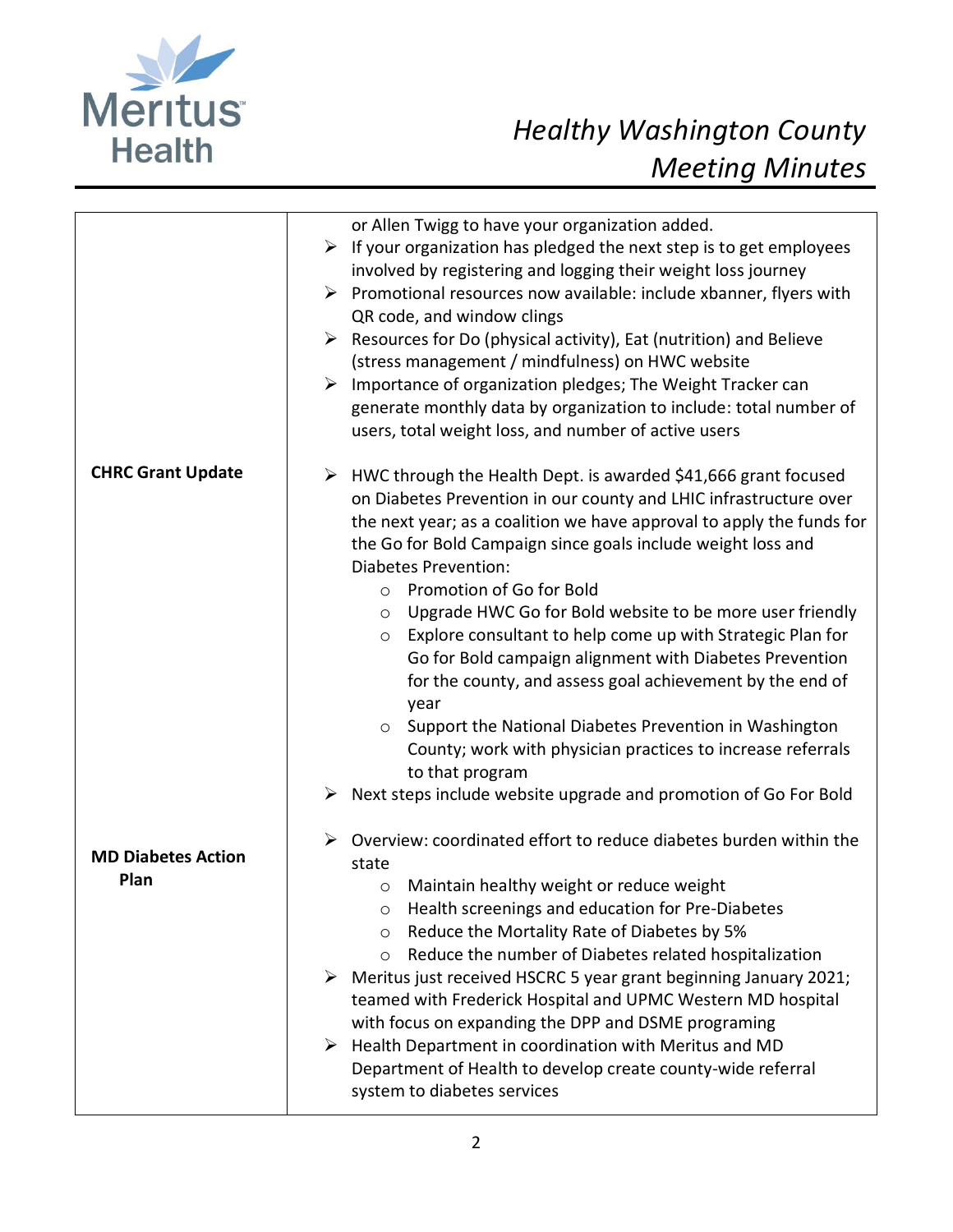

## *Healthy Washington County Meeting Minutes*

|                                                  | ❖ ACTION: Chronic disease subcommittee to review and revise action                |
|--------------------------------------------------|-----------------------------------------------------------------------------------|
|                                                  | plan between January-March 2021 to align diabetes objectives                      |
|                                                  |                                                                                   |
| <b>Healthy Business</b><br><b>Challenge 2021</b> | $\triangleright$ Will align with Lose 1M pounds challenge; whether it's by        |
|                                                  | organizations receiving points for pledging, or number of                         |
|                                                  | employees involved, or number or pounds lost                                      |
|                                                  | $\triangleright$ HBC 2020 Results                                                 |
|                                                  | COVID adjustments: required 5pts instead of 10 pts in each<br>$\circ$<br>category |
|                                                  | 9 Businesses in Washington County earned Healthy Business<br>$\circ$              |
|                                                  | designation: Washington County Chamber of Commerce,                               |
|                                                  | University System of MD at Hagerstown, Washington                                 |
|                                                  | County Commission on Aging, Western MD Hospital Center,                           |
|                                                  | Washington County Health Department, Hagerstown YMCA,                             |
|                                                  | the Arc of Washington County, Meritus Health, and Martin's                        |
|                                                  | <b>Food Market</b>                                                                |
|                                                  | Winners<br>$\circ$                                                                |
|                                                  | Small: Washington County Commission on Aging;                                     |
|                                                  | Medium: Western MD Hospital Center;                                               |
|                                                  | Large: Meritus Health                                                             |
|                                                  | $\geq$ 2021 Challenge will run the whole year, aligned with the Go for            |
|                                                  | Bold Initiative, bonus points who participate and pledge to the                   |
|                                                  | campaign; businesses can sign up now at                                           |
|                                                  | https://healthywashingtoncounty.com/healthy-business-challenge/                   |
|                                                  | $\triangleright$ Guest: Brooke Grossman                                           |
|                                                  | During the pandemic Goodwill opened an emergency shelter for                      |
| <b>Homeless Outreach</b>                         | homeless persons and recognized that the population have mental                   |
| Opportunity                                      | and physical health challenges. The group continues to come to                    |
|                                                  | Goodwill daily for lunch and this is an opportunity for outreach to               |
|                                                  | better meet and manage health needs                                               |
|                                                  | $\triangleright$ Opportunity to provide healthy meals, medical care, health       |
|                                                  | education, and resources                                                          |
|                                                  | $\triangleright$ Community Health Worker, Peer Support, Case Management would     |
|                                                  | be good to have included with this initiative                                     |
|                                                  | $\triangleright$ Ashley Petrolino would be interested in a conversation about     |
|                                                  | getting Salisbury students involved in all the initiatives that have              |
|                                                  | mentioned this morning. They could help provide assessment of                     |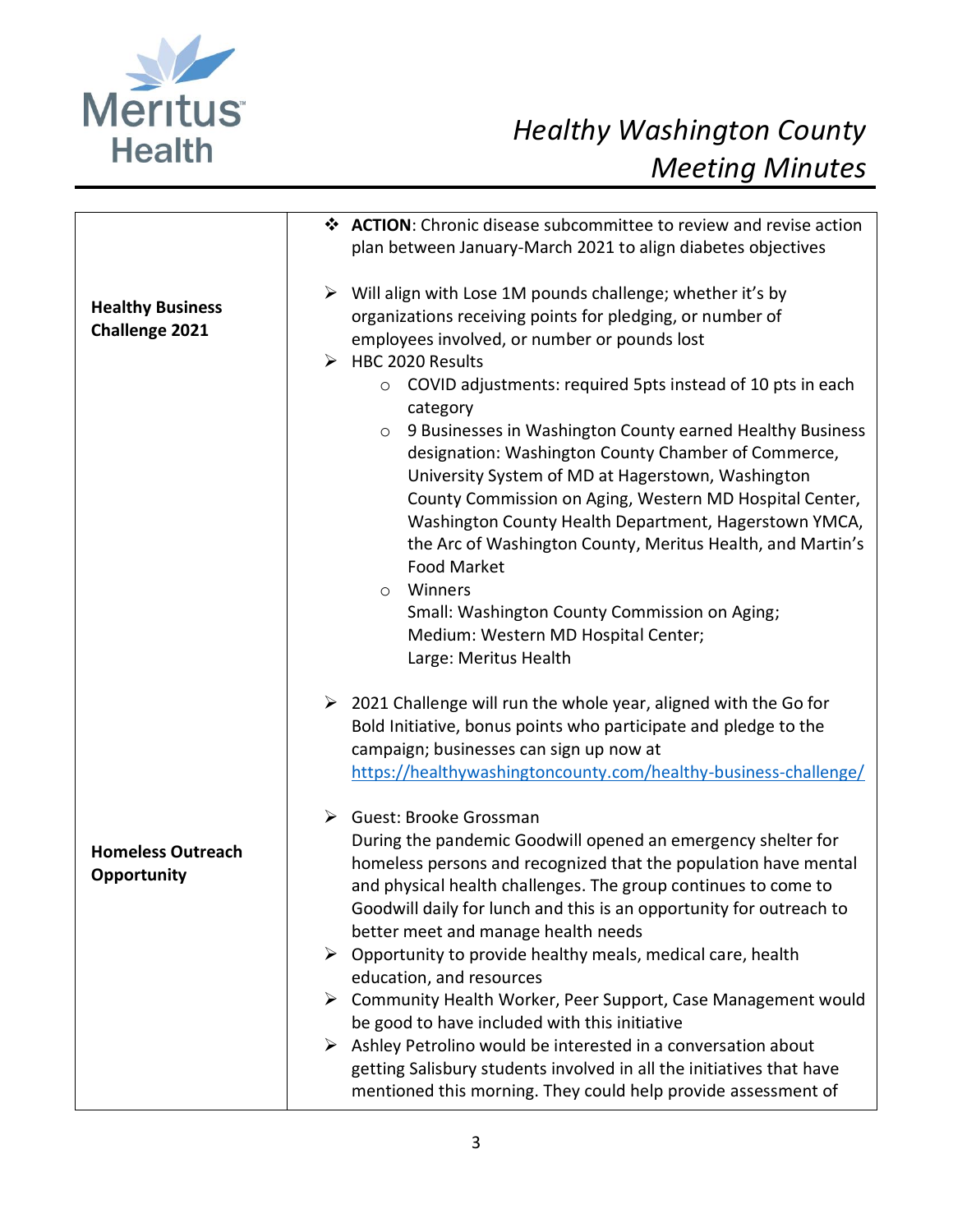

|                                                                    | needs, program assessment, data evaluation, etc. -<br>avpetrolino@salisbury.edu<br>$\triangleright$ Could also be opportunity to obtain a "Micah's backpack" to help<br>meet basic needs<br>$\triangleright$ Homeless also include "hotel" families, this number will grow as<br>unemployment increases<br>$\triangleright$ If interested in discussing this more contact Brooke Grossman with<br>Horizon Goodwill: bgrossman@goodwill-hgi.org                                                                                                                                                                                                                                                                      |
|--------------------------------------------------------------------|---------------------------------------------------------------------------------------------------------------------------------------------------------------------------------------------------------------------------------------------------------------------------------------------------------------------------------------------------------------------------------------------------------------------------------------------------------------------------------------------------------------------------------------------------------------------------------------------------------------------------------------------------------------------------------------------------------------------|
| <b>Subcommittee Reports</b><br><b>Behavioral Health</b><br>$\circ$ | $\triangleright$ Access<br>COVID allowed for relaxation of guidelines for conducting mental<br>health care via telehealth; Anticipate that guidelines for<br>reimbursement of telehealth will continue during pandemic with<br>hopes of permanently continuing for the future<br>Idea: Use of smart device or trac phones to increase access<br>$\circ$<br>to behavioral healthcare and support;<br>Sara Bush with Aetna Better Health provides their<br>covered members with cellphones for treatment<br>Brooke Grossman has 3 separate computer labs at<br>300 N. Prospect Street that are all outfitted with<br>cameras and over the head earphones which could<br>be available<br>Watch for grant opportunities |
|                                                                    | $\triangleright$ Suicide Prevention<br>Provided updated information to the school health counsel<br>$\circ$<br>on suicide hotline; created school campaign signs in high<br>school cafeterias<br>Planning new awareness campaign for Spring 2021<br>$\circ$<br>SAVE Storage Map for firearms-resource for people who feel<br>$\circ$<br>they need them out of the house for a period of time, no<br>location in Washington County currently (in the works)                                                                                                                                                                                                                                                          |
| <b>Chronic Disease</b><br>$\circ$                                  | No new metric to report, Debr will send out calendar invite to<br>≻<br>discuss goals for CY2021                                                                                                                                                                                                                                                                                                                                                                                                                                                                                                                                                                                                                     |
| Wellness &<br>$\circ$<br>Prevention                                | > Healthy Hometown Meals Project: Western MD Food Council has<br>been working on creating a healthy restaurant initiative, focus on<br>local restaurant providing a healthy alternative;                                                                                                                                                                                                                                                                                                                                                                                                                                                                                                                            |